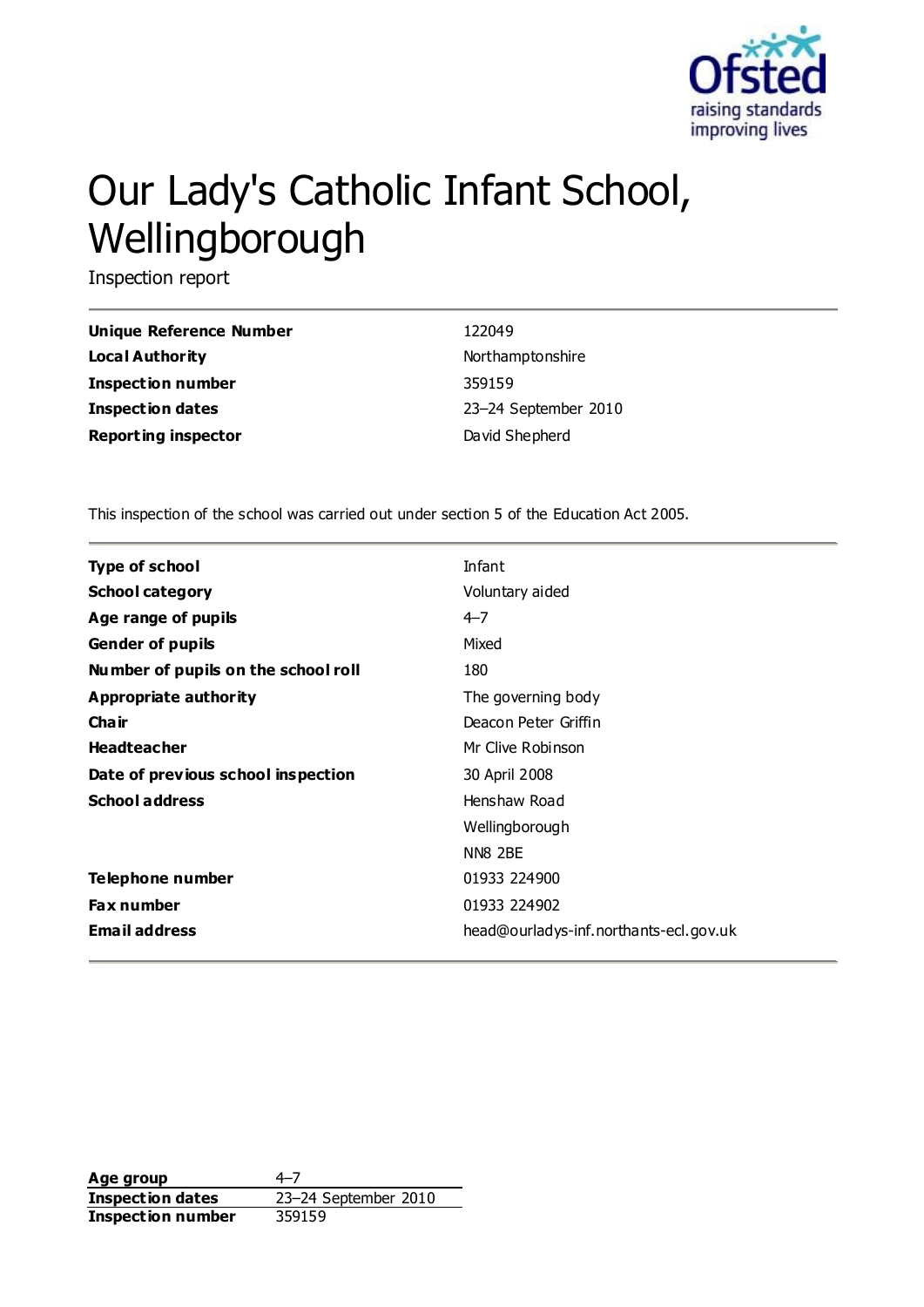The Office for Standards in Education, Children's Services and Skills (Ofsted) regulates and inspects to achieve excellence in the care of children and young people, and in education and skills for learners of all ages. It regulates and inspects childcare and children's social care, and inspects the Children and Family Court Advisory Support Service (Cafcass), schools, colleges, initial teacher training, work-based learning and skills training, adult and community learning, and education and training in prisons and other secure establishments. It assesses council children's services, and inspects services for looked after children, safeguarding and child protection.

Further copies of this report are obtainable from the school. Under the Education Act 2005, the school must provide a copy of this report free of charge to certain categories of people. A charge not exceeding the full cost of reproduction may be made for any other copies supplied.

If you would like a copy of this document in a different format, such as large print or Braille, please telephone 0300 1234 234, or email **[enquiries@ofsted.gov.uk](mailto:enquiries@ofsted.gov.uk)**.

You may copy all or parts of this document for non-commercial educational purposes, as long as you give details of the source and date of publication and do not alter the documentation in any way.

To receive regular email alerts about new publications, including survey reports and school inspection reports, please visit our website and go to 'Subscribe'.

Royal Exchange Buildings St Ann's Square Manchester M2 7LA T: 0300 1234 234 Textphone: 0161 618 8524 E: **[enquiries@ofsted.gov.uk](mailto:enquiries@ofsted.gov.uk)**

W: **[www.ofsted.gov.uk](http://www.ofsted.gov.uk/)**

© Crown copyright 2010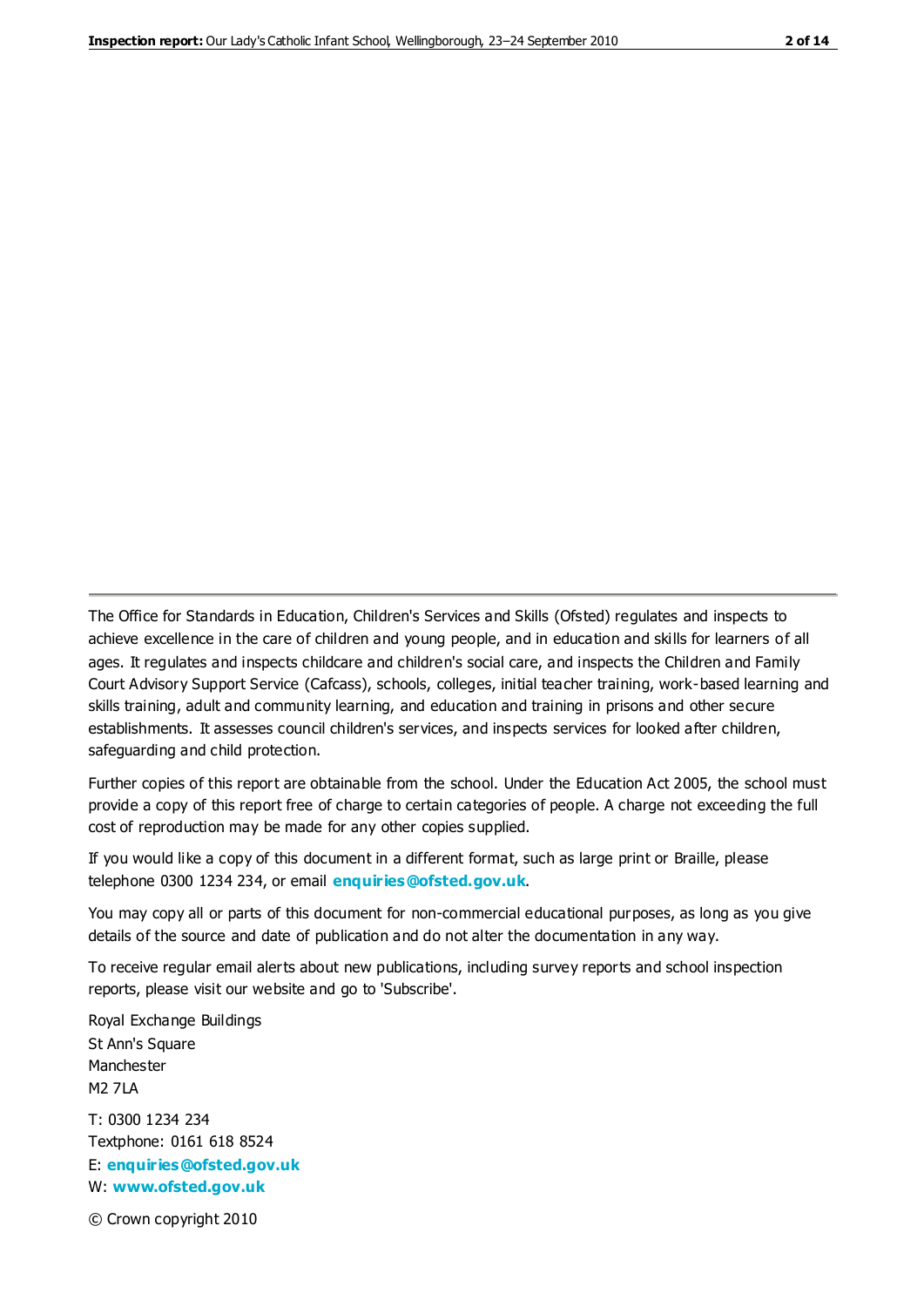# **Introduction**

This inspection was carried out by three additional inspectors. Twelve lessons were observed and six teachers were seen. Meetings were held with all teachers, the chair of governors and a group of pupils. Inspectors observed the school's work and looked at the school improvement plan, policies and procedures for safeguarding and assessment data. Seventy-nine parental questionnaires were received and analsyed.

The inspection team reviewed many aspects of the school's work. It looked in detail at the following:

- Why has attainment risen in writing and mathematics and not in reading in 2010?
- What is the impact of the Assessing Pupil Progress initiative and target setting on accelerating progress and raising attainment?
- What impact are senior and middle managers having on raising attainment and accelerating progress?

# **Information about the school**

This is a small school that serves a culturally diverse community. Most pupils are White British. The next largest groups are White European and Black African. The number of pupils speaking English as an additional language is average. The proportion of pupils who leave and join the school during the year other than at the usual times, is lower than in other schools. The proportion of pupils with special educational needs and/or disabilities is higher than average. These mainly relate to speech, language and communication difficulties. Less than one per cent of pupils have a statement of special educational needs. The Early Years Foundation Stage is made up of two Reception classes. The Reception children attended part-time at the time of the inspection. This was because the inspection took place at the beginning of the year when entry is staggered. The school has achieved the Healthy School's Award and Activemark. There are no significant changes at the school since the last inspection.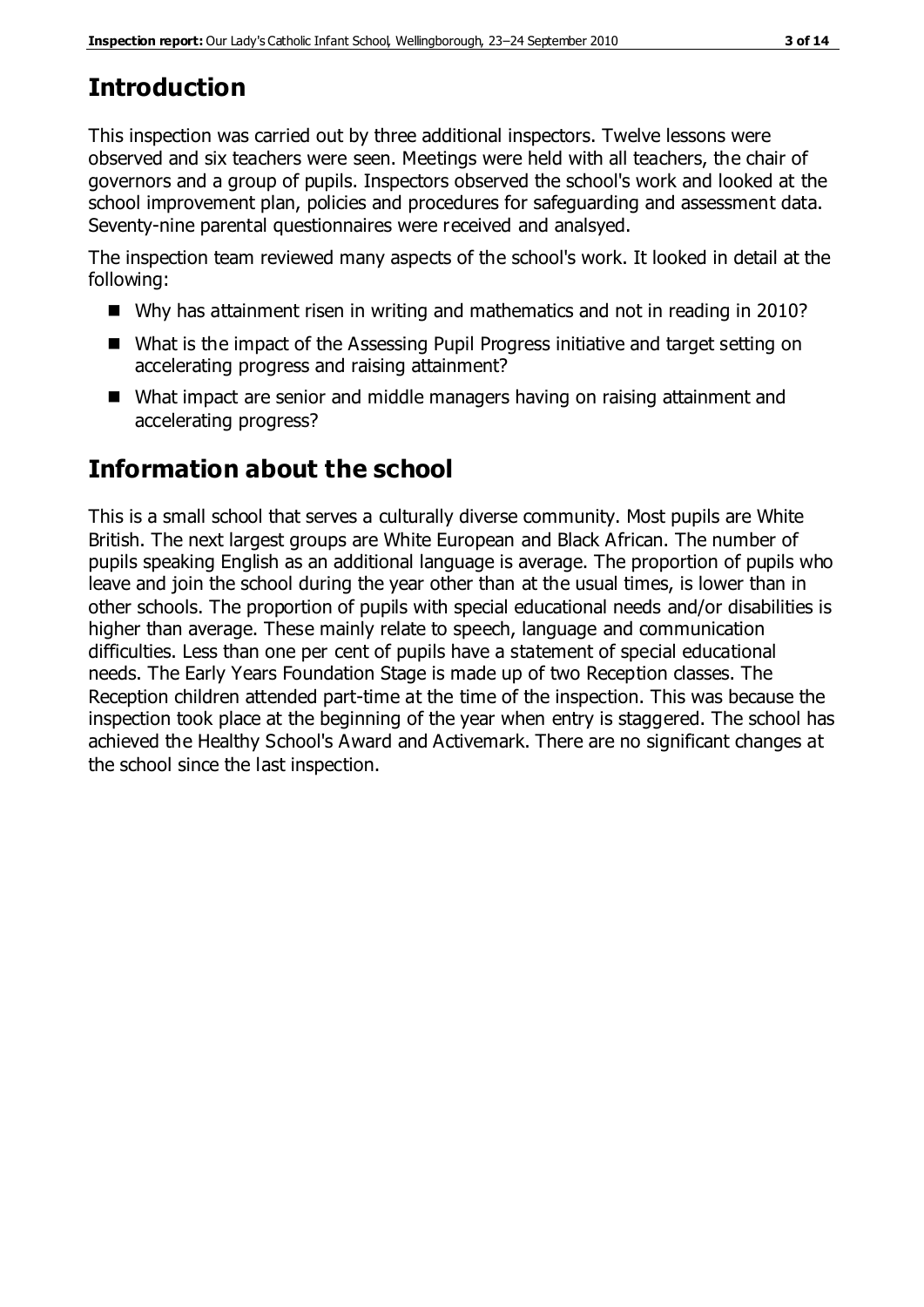# **Inspection judgements**

| Overall effectiveness: how good is the school?  | ┑                       |
|-------------------------------------------------|-------------------------|
| The school's capacity for sustained improvement | $\overline{\mathbf{2}}$ |

## **Main findings**

The school provides a good quality education for its pupils. The headteacher and staff focus on driving improvement, particularly in developing the quality of provision for pupils. As a result, pupils' achievement is good and all groups of pupils, including those with special educational needs and/or disabilities, make good progress in reading, writing and mathematics. Most parents and carers who responded to the questionnaire were supportive of the school, for example in the typical comment made by a parent that "the teachers at Our Lady's work hard and are approachable".

The school provides a safe and caring learning environment for its pupils within its Catholic ethos. Pupils behave well, have a good understanding of healthy lifestyles and make a good contribution to the school and its community. Links with parents are good. The effective partnerships with a range of agencies successfully promote the well-being of pupils. Attendance is average overall but a small group of pupils are persistently absent.

Teaching and learning are good. A key feature of the teaching is the practical activities teachers prepare for pupils, which stimulates learning and enjoyment. Guidance to pupils during lessons does not always correct pupils' misunderstandings. The system of marking is not applied consistently in all classes. As a result, pupils do not always understand what they need to do next to improve their work. The curriculum is good, particularly in art and design which are strengths of the school.

The school has identified some of its strengths and weaknesses. Priorities for improvement have been agreed and these are having a positive impact on pupils' raising attainment and accelerating progress in writing and mathematics in particular. The school recognises that progress in reading did not improve as much as in other subjects last year because it has not been the main priority. Plans are in place to accelerate progress in reading during this current year. Leaders' evaluation of the work of the school has been successful and the monitoring of teaching and learning and pupils' progress across the curriculum has been rigorous. It has helped to raise attainment in all subjects. These factors, together with the track record of improvement during the past three years, indicate that the school has a good capacity to improve further.

## **What does the school need to do to improve further?**

- $\blacksquare$  Improve teaching and learning further by:
	- providing pupils with guidance during lessons that corrects any misunderstandings
	- $-$  ensuring pupils understand what they need to do next to improve their work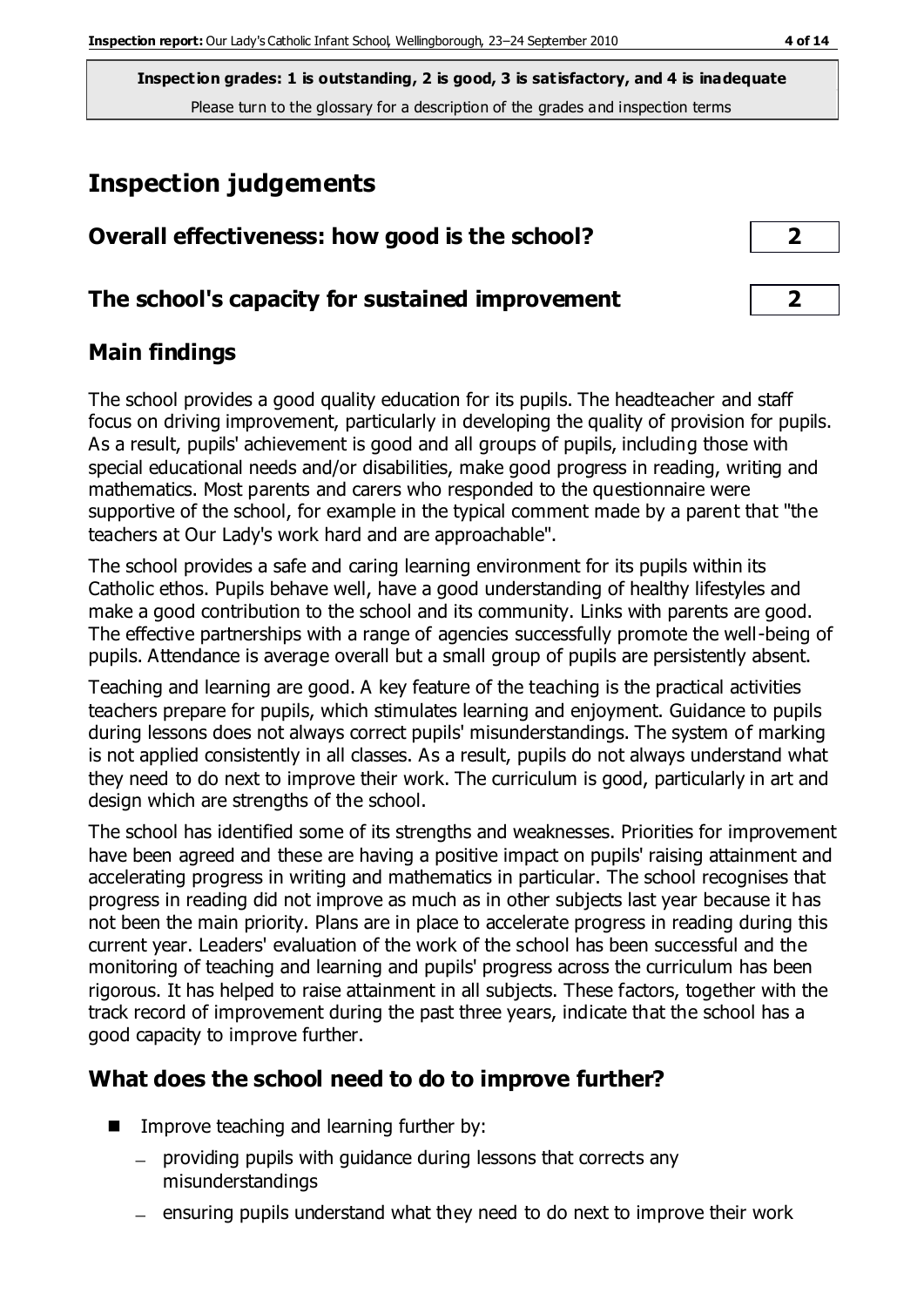■ Work more closely with the parents of pupils who are persistently absent to improve their attendance to average levels by the end of the spring term 2011.

#### **Outcomes for individuals and groups of pupils 2**

Pupils get on well with each other and enjoy their work. For example, pupils in Year 1 enjoyed using their five senses in a range of activities in the classroom and outdoors. They spoke with enthusiasm at the end of the lesson as they reflected on the sweet smells from outside after the rain and described what they felt when they placed their hands into a `feely' bag. Pupils in Year 1 are keen to illustrate their work with drawings, paintings and models and work well on these activities independently. In Year 2, pupils enthusiastically found their partners who had the other half of a symmetrical shape in an outdoor activity. They made good progress in learning about symmetry through the use of practical apparatus and materials. Pupils make good progress in all subjects, but their progress in writing and mathematics is especially rapid. This is because of the frequent changes of activity during lessons that keeps pupils' interest in learning.

Pupils with special educational needs and/or disabilities make quicker progress than their peers in other schools. This is because teaching assistants encourage them to think for themselves and become independent in their learning. Occasionally, a few boys lose their concentration easily when they are not being taught directly by an adult and become too easily distracted. This disturbs the learning of others in the class and they only make satisfactory progress.

Behaviour is good in lessons overall, around the school and at lunchtimes. Pupils feel safe in school. They say they do as the teachers tell them and know that running and fighting are wrong. They know about healthy foods and choose healthy options at lunchtimes. They enjoy physical activity in physical education lessons as well as at playtimes and lunchtimes. Pupils enjoy assemblies and embrace the strong Christian ethos of the school. They think about the main features of characters in stories and express delight at discovering about their surroundings by using their senses. They make a good contribution to the school and the parish. They raise funds for local, national and international charities. The links with a school in Ghana are particularly strong. Funds were raised to help with this school's building programme.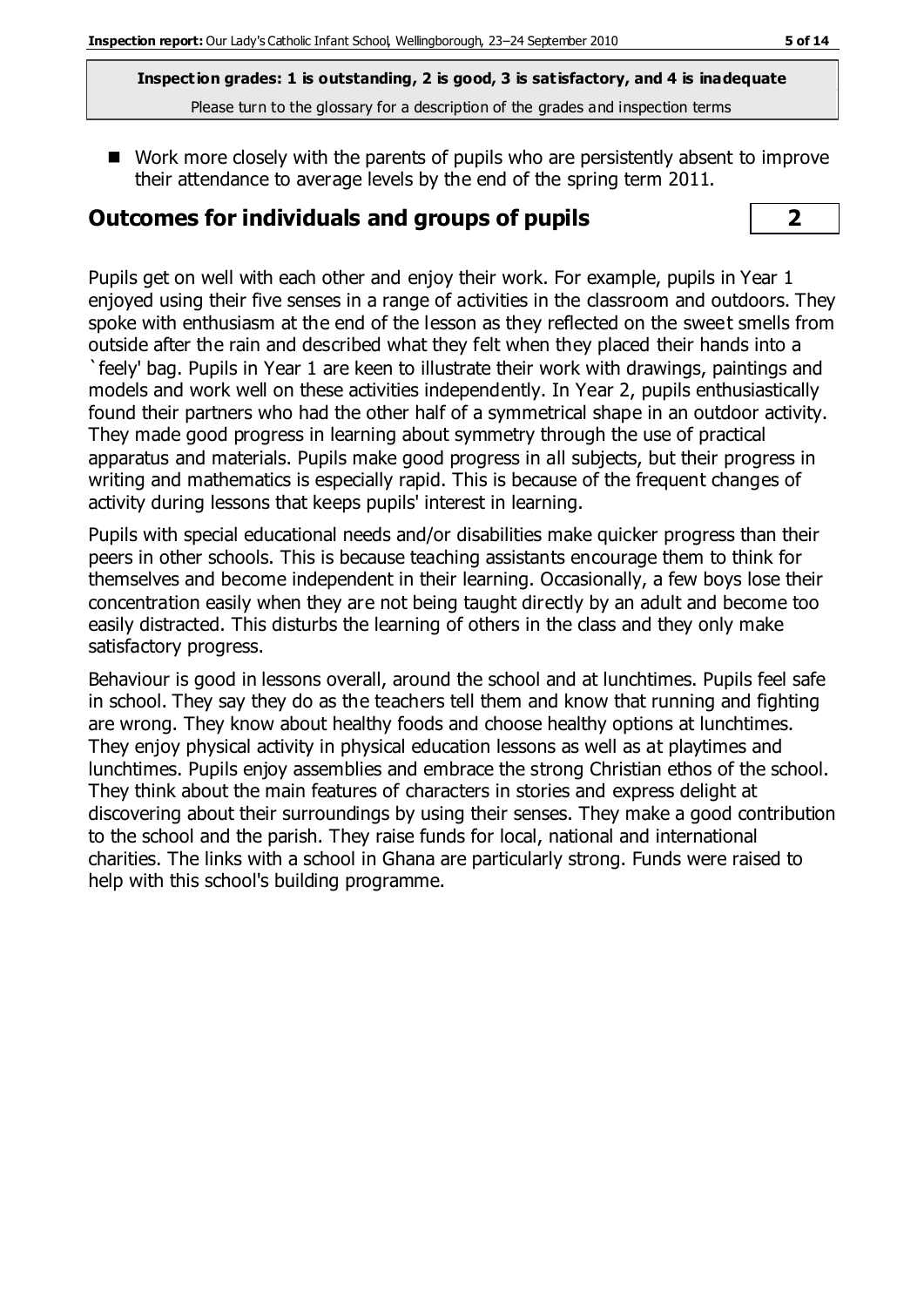**Inspection grades: 1 is outstanding, 2 is good, 3 is satisfactory, and 4 is inadequate**

Please turn to the glossary for a description of the grades and inspection terms

#### These are the grades for pupils' outcomes

| Pupils' achievement and the extent to which they enjoy their learning                                                     | $\overline{2}$          |
|---------------------------------------------------------------------------------------------------------------------------|-------------------------|
| Taking into account:<br>Pupils' attainment <sup>1</sup>                                                                   | 2                       |
| The quality of pupils' learning and their progress                                                                        | $\mathcal{P}$           |
| The quality of learning for pupils with special educational needs and/or disabilities<br>and their progress               | 2                       |
| The extent to which pupils feel safe                                                                                      | 2                       |
| Pupils' behaviour                                                                                                         | 2                       |
| The extent to which pupils adopt healthy lifestyles                                                                       | 2                       |
| The extent to which pupils contribute to the school and wider community                                                   | 2                       |
| The extent to which pupils develop workplace and other skills that will contribute to<br>their future economic well-being | $\overline{\mathbf{2}}$ |
| Taking into account:<br>Pupils' attendance <sup>1</sup>                                                                   | 3                       |
| The extent of pupils' spiritual, moral, social and cultural development                                                   | 2                       |

<sup>1</sup> The grades for attainment and attendance are: 1 is high; 2 is above average; 3 is broadly average; and 4 is low

## **How effective is the provision?**

Teachers make learning intentions clear so that pupils know what they are expected to learn. Lessons are prepared well and include a range of stimulating activities. For example, pupils in Year 1 could choose at the appropriate times to engage in a range of activities that helped them use their senses, some of which were outdoors. As these pupils have just moved into Year 1 from the Reception classes, this range of activities helped to sustain their concentration and motivation. Good examples of teachers asking probing questions were observed both in Year 1 and Year 2 classes. These helped teachers to identify what pupils already knew and what they needed to learn next. Appropriate activities were then accurately pitched at the different levels of the pupils' abilities. For example, in Year 2, more able pupils were asked to draw lines of symmetry on various shapes while less able pupils folded shapes to enable them to see lines of symmetry from the folds in the paper. The teaching of writing is good. Clear developmental targets are included in the front of pupils' writing books. These are successful in helping to keep the focus on accelerating pupils' progress. However, marking does not always indicate to pupils what they need to do next to improve. Sometimes, pupils' misunderstandings are not corrected quickly enough by teachers. This means that these pupils are not always making enough progress during lessons. For example, in one Year 2 lesson, mistakes with inserting lines of symmetry were not corrected quickly enough by the teacher. The result of this was that some pupils continued to make the same mistake throughout the lesson.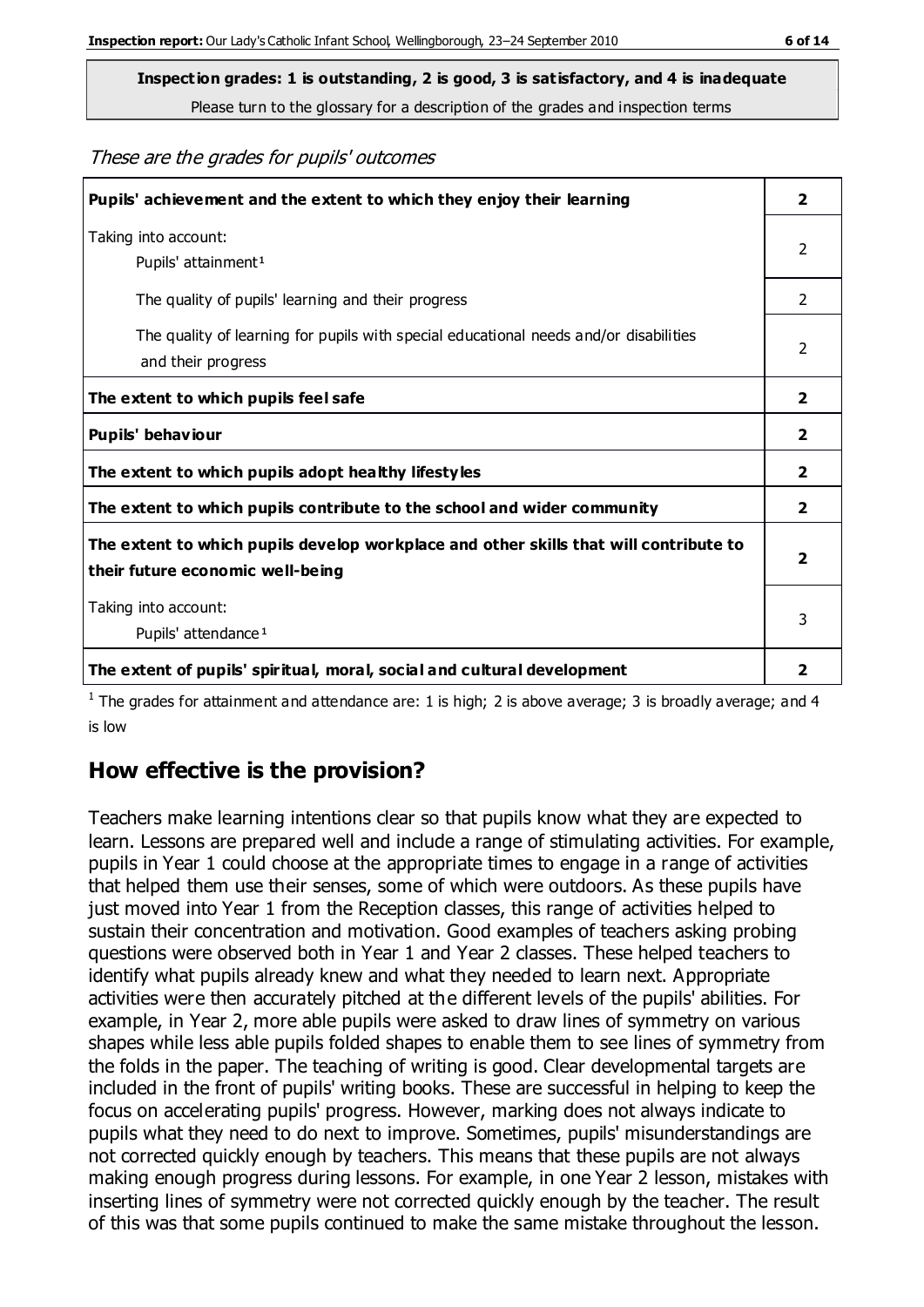The school ensures that the curriculum is matched to the different needs of pupils. This is especially the case for pupils with special educational needs and/or disabilities. The curriculum includes teaching about cultures from around the world, for example, art work representing aspects of the life of North American Indians and life in Africa. The work in art and design is evident in displays around the school and is a strength of the curriculum. The school's links with the local parish helps pupils to consider the needs of others. For example, parish links with Ghana have led to fund raising to support the further development of a school.

The school is effective in providing a welcoming environment for pupils and their parents. Pastoral care is effective in supporting the needs of pupils, including for those pupils who are potentially vulnerable. This ensures they make good progress in their personal development. The school provides specific intervention programmes for pupils who are identified as having particular needs, helping them to make good progress. The school works closely with a wide range of external agencies to support pupils with specific needs, such as educational psychologists, social services and health services. Transition arrangements from Reception to Year 1 and from Year 2 to the junior school are good.

| The quality of teaching                                                                                    |  |
|------------------------------------------------------------------------------------------------------------|--|
| Taking into account:<br>The use of assessment to support learning                                          |  |
| The extent to which the curriculum meets pupils' needs, including, where relevant,<br>through partnerships |  |
| The effectiveness of care, guidance and support                                                            |  |

These are the grades for the quality of provision

## **How effective are leadership and management?**

The morale of the staff is high and they are keen and enthusiastic in their work. The senior team provide good support to the headteacher and help to develop good provision and outcomes for pupils. They share a clear vision and drive for improvement. Self evaluation is generally accurate. Appropriate priorities have been established and good procedures are in place to raise achievement further. These include increasing the focus on reading and on improving attendance.

Senior leaders understand their role in securing improvement in teaching and learning. They have monitored and evaluated teaching and learning and pupils' attainment and progress effectively and this has accelerated progress and improved attainment. Assessment data being used by the school identifies clearly pupils who are making expected levels of progress and those who are improving at a faster rate than this. The progress of pupils with special educational needs and/or disabilities is monitored against their individual targets but not closely enough against national curriculum levels. Governors are supportive of the school and keen for pupils to do well. However, they have not monitored some administrative procedures, such as persistent absentees, well enough. The school complies with safeguarding requirements, through, for example, appropriate policies and vetting procedures to ensure pupils are safe.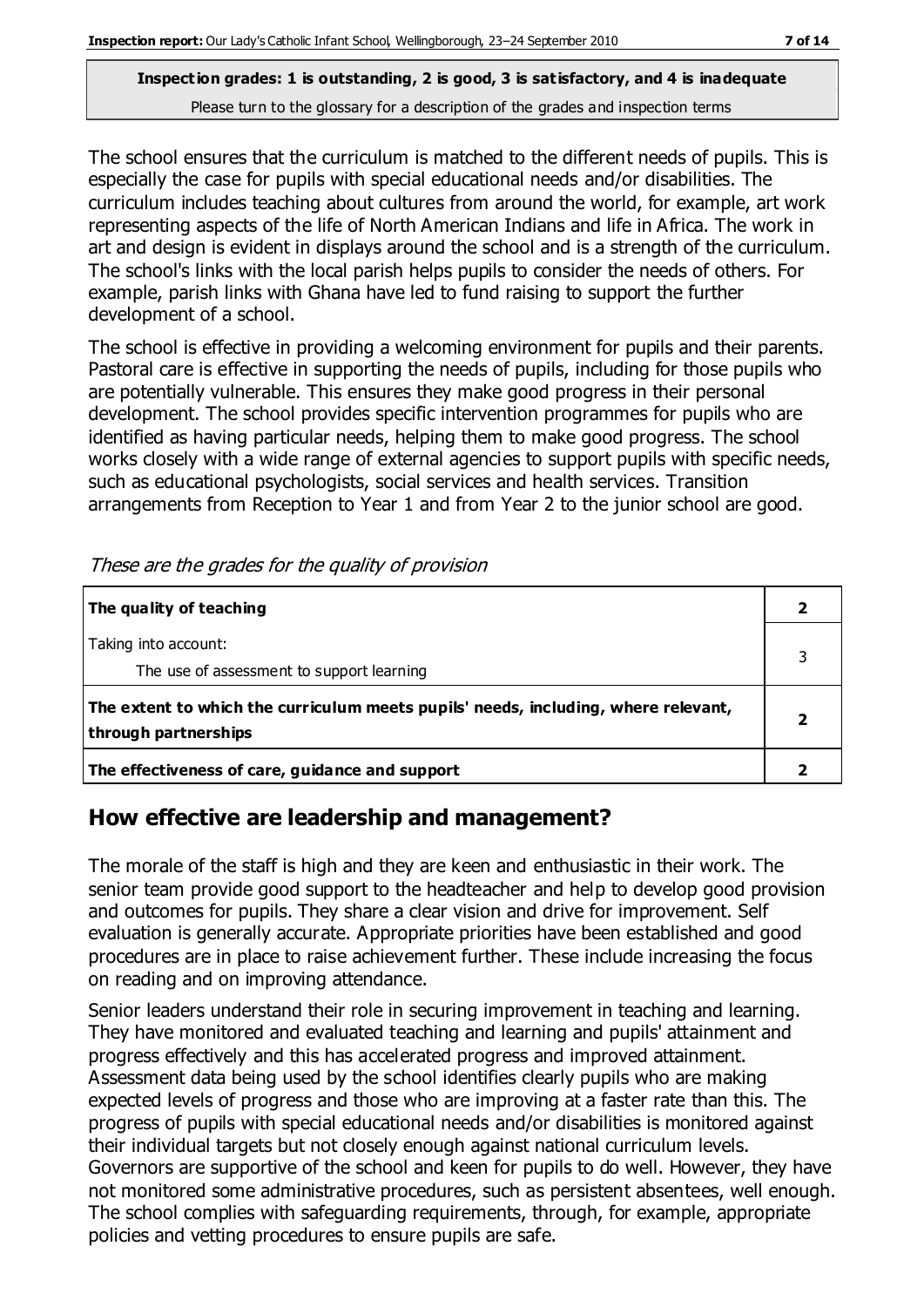The school has positive relationships with parents and carers. It has good links with a range of partners, such as the local parish, outside agencies and local schools. These contribute significantly to pupils' achievements and well-being, particularly those pupils with special educational needs and/or disabilities.

Leaders and staff promote equality of opportunity and tackle discrimination well. They know that pupils, whatever their needs, make good progress. Community cohesion is good, with good links within the local and international communities in particular. Pupils from different backgrounds get on well with each other and this contributes to the school being a harmonious school community.

| The effectiveness of leadership and management in embedding ambition and driving<br><b>improvement</b>                                                           |              |
|------------------------------------------------------------------------------------------------------------------------------------------------------------------|--------------|
| Taking into account:<br>The leadership and management of teaching and learning                                                                                   | 2            |
| The effectiveness of the governing body in challenging and supporting the<br>school so that weaknesses are tackled decisively and statutory responsibilities met |              |
| The effectiveness of the school's engagement with parents and carers                                                                                             | $\mathbf{2}$ |
| The effectiveness of partnerships in promoting learning and well-being                                                                                           | 2            |
| The effectiveness with which the school promotes equality of opportunity and tackles<br><b>discrimination</b>                                                    | 2            |
| The effectiveness of safeguarding procedures                                                                                                                     | 3            |
| The effectiveness with which the school promotes community cohesion                                                                                              | 2            |
| The effectiveness with which the school deploys resources to achieve value for money                                                                             | 2            |

These are the grades for leadership and management

## **Early Years Foundation Stage**

Children start in the Reception classes with skills that are in line with those expected for their ages. They make good progress in their learning and, by the time they start Year 1, their attainment is securely at expected levels in all areas. Attainment is highest in personal, social and emotional development and physical development. It is lowest in writing and calculating but these outcomes are higher than their peers in other schools. Children enjoy the many activities that are prepared for them indoors and outside. They are happy, feel secure and well looked after. They are beginning to understand key aspects of healthy living through washing hands, eating fruit, drinking water and milk and having physical exercise both inside and outside. Provision is extremely varied, stimulating and well organised. There is a good balance between child initiated and teacher led activities. There is a good emphasis on developing children's speaking and listening skills. Staff work effectively as a team because leadership and management are good. Links with parents and carers are good. Induction procedures are effective and children quickly settle into school routines.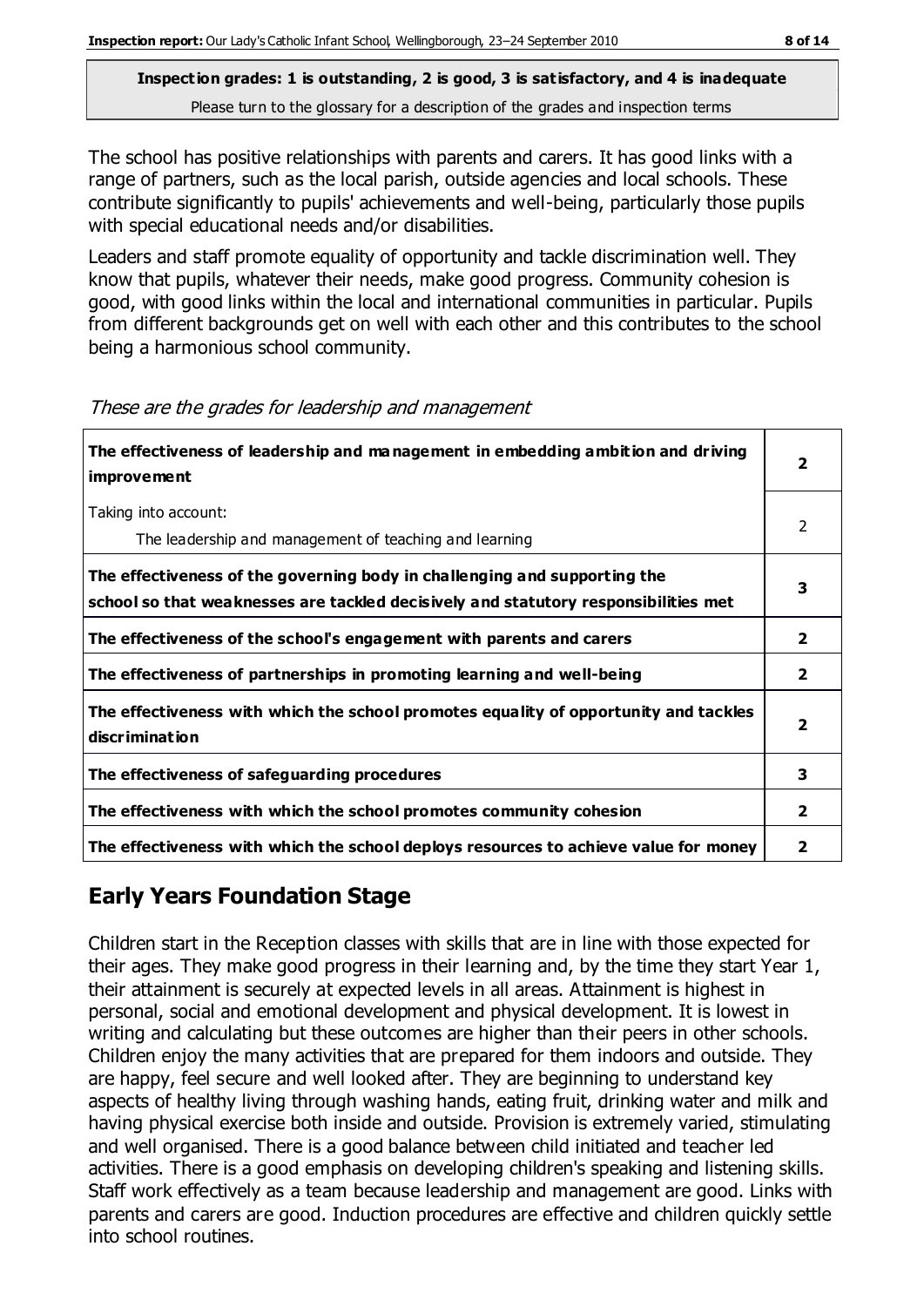**Inspection grades: 1 is outstanding, 2 is good, 3 is satisfactory, and 4 is inadequate**

Please turn to the glossary for a description of the grades and inspection terms

These are the grades for the Early Years Foundation Stage

| Overall effectiveness of the Early Years Foundation Stage                             |  |
|---------------------------------------------------------------------------------------|--|
| Taking into account:<br>Outcomes for children in the Early Years Foundation Stage     |  |
| The quality of provision in the Early Years Foundation Stage                          |  |
| The effectiveness of leadership and management of the Early Years Foundation<br>Stage |  |

#### **Views of parents and carers**

The majority of parents and carers who completed the questionnaire are very supportive of the school. In particular, parents and carers feel their children enjoy school and are kept safe. They consider the teaching is good and meets the needs of their children. Their children lead a healthy lifestyle and parents are happy with their children's overall experience at the school. In written comments, parents and carers find the staff approachable and hard working. Inspectors found no evidence to support the views of the few parents who consider that their child is not making enough progress. Inspectors found that a few pupils exhibit challenging behaviour at times but that, on these occasions, it is dealt with effectively.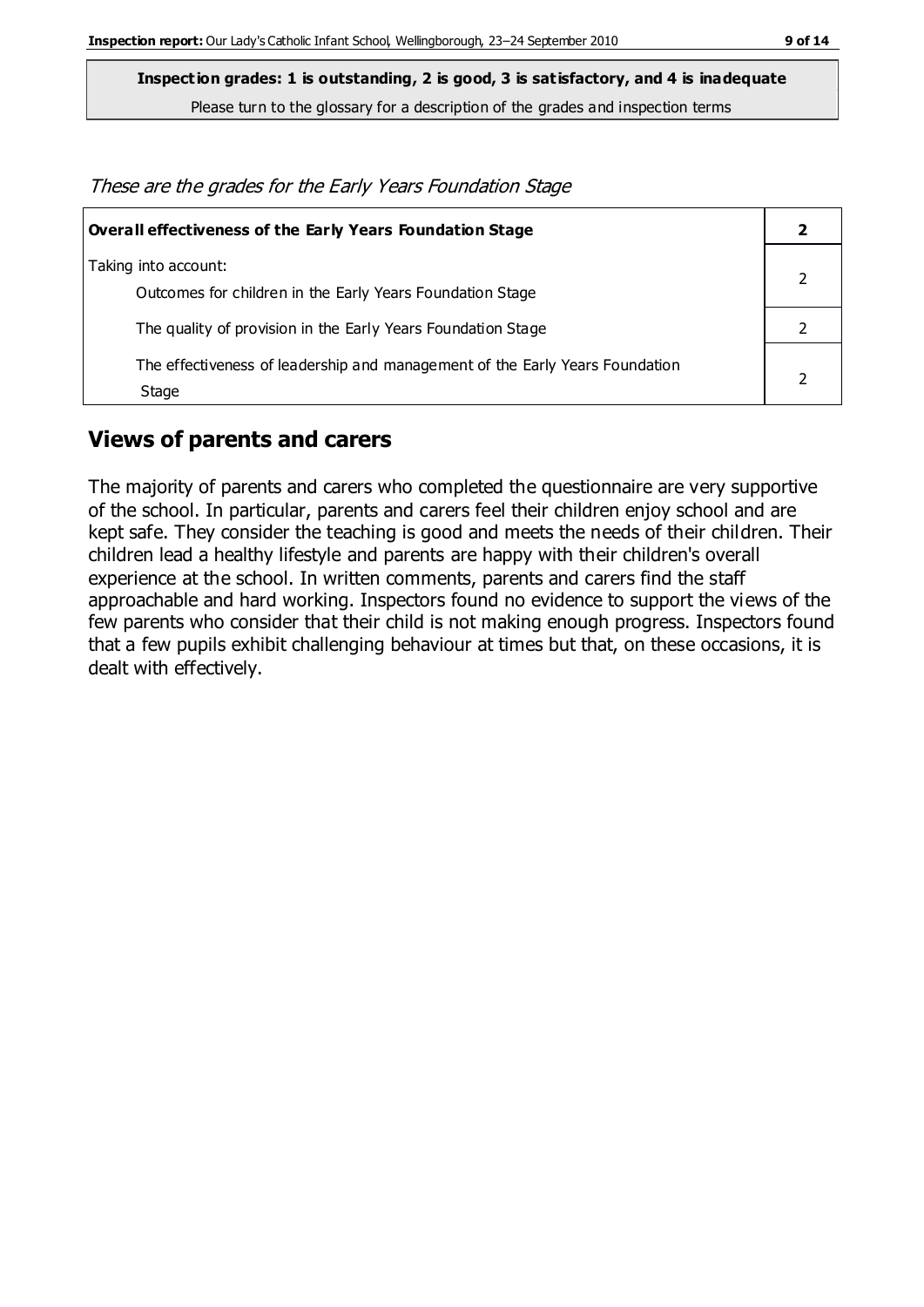#### **Responses from parents and carers to Ofsted's questionnaire**

Ofsted invited all the registered parents and carers of pupils registered at Our Lady's Catholic Infant School, Wellingborough to complete a questionnaire about their views of the school.

In the questionnaire, parents and carers were asked to record how strongly they agreed with 13 statements about the school. The inspection team received 79 completed questionnaires by the end of the on-site inspection. In total, there are 180 pupils registered at the school.

| <b>Statements</b>                                                                                                                                                                                                                                       | <b>Strongly</b><br>agree |               | <b>Agree</b> |               | <b>Disagree</b> |               | <b>Strongly</b><br>disagree |               |
|---------------------------------------------------------------------------------------------------------------------------------------------------------------------------------------------------------------------------------------------------------|--------------------------|---------------|--------------|---------------|-----------------|---------------|-----------------------------|---------------|
|                                                                                                                                                                                                                                                         | <b>Total</b>             | $\frac{0}{0}$ | <b>Total</b> | $\frac{0}{0}$ | <b>Total</b>    | $\frac{0}{0}$ | <b>Total</b>                | $\frac{0}{0}$ |
| My child enjoys school                                                                                                                                                                                                                                  | 56                       | 71            | 20           | 25            | $\overline{2}$  | 3             | 0                           | $\mathbf 0$   |
| The school keeps my child<br>safe                                                                                                                                                                                                                       | 49                       | 62            | 28           | 35            | $\mathbf{1}$    | 1             | 0                           | $\pmb{0}$     |
| My school informs me about<br>my child's progress                                                                                                                                                                                                       | 33                       | 42            | 32           | 41            | 8               | 10            | $\overline{2}$              | 3             |
| My child is making enough<br>progress at this school                                                                                                                                                                                                    | 31                       | 39            | 36           | 46            | $\overline{2}$  | 3             | 1                           | $\mathbf{1}$  |
| The teaching is good at this<br>school                                                                                                                                                                                                                  | 53                       | 67            | 18           | 23            | $\overline{2}$  | 3             | 0                           | 0             |
| The school helps me to<br>support my child's learning                                                                                                                                                                                                   | 40                       | 51            | 30           | 38            | 4               | 5             | 1                           | $\mathbf{1}$  |
| The school helps my child to<br>have a healthy lifestyle                                                                                                                                                                                                | 36                       | 46            | 38           | 48            | $\mathbf 0$     | $\mathbf 0$   | 0                           | 0             |
| The school makes sure that<br>my child is well prepared for<br>the future (for example<br>changing year group,<br>changing school, and for<br>children who are finishing<br>school, entering further or<br>higher education, or entering<br>employment) | 34                       | 43            | 28           | 35            | 5               | 6             | 2                           | 3             |
| The school meets my child's<br>particular needs                                                                                                                                                                                                         | 40                       | 51            | 33           | 42            | $\overline{2}$  | 3             | $\overline{2}$              | 3             |
| The school deals effectively<br>with unacceptable behaviour                                                                                                                                                                                             | 38                       | 48            | 28           | 35            | 6               | 8             | 3                           | 4             |
| The school takes account of<br>my suggestions and concerns                                                                                                                                                                                              | 26                       | 33            | 38           | 48            | $\overline{7}$  | 9             | 2                           | 3             |
| The school is led and<br>managed effectively                                                                                                                                                                                                            | 39                       | 49            | 29           | 37            | 5               | 6             | $\overline{2}$              | 3             |
| Overall, I am happy with my<br>child's experience at this<br>school                                                                                                                                                                                     | 49                       | 62            | 23           | 29            | $\mathbf{1}$    | $\mathbf{1}$  | $\overline{2}$              | 3             |

The table above summarises the responses that parents and carers made to each statement. The percentages indicate the proportion of parents and carers giving that response out of the total number of completed questionnaires. Where one or more parents and carers chose not to answer a particular question, the percentages will not add up to 100%.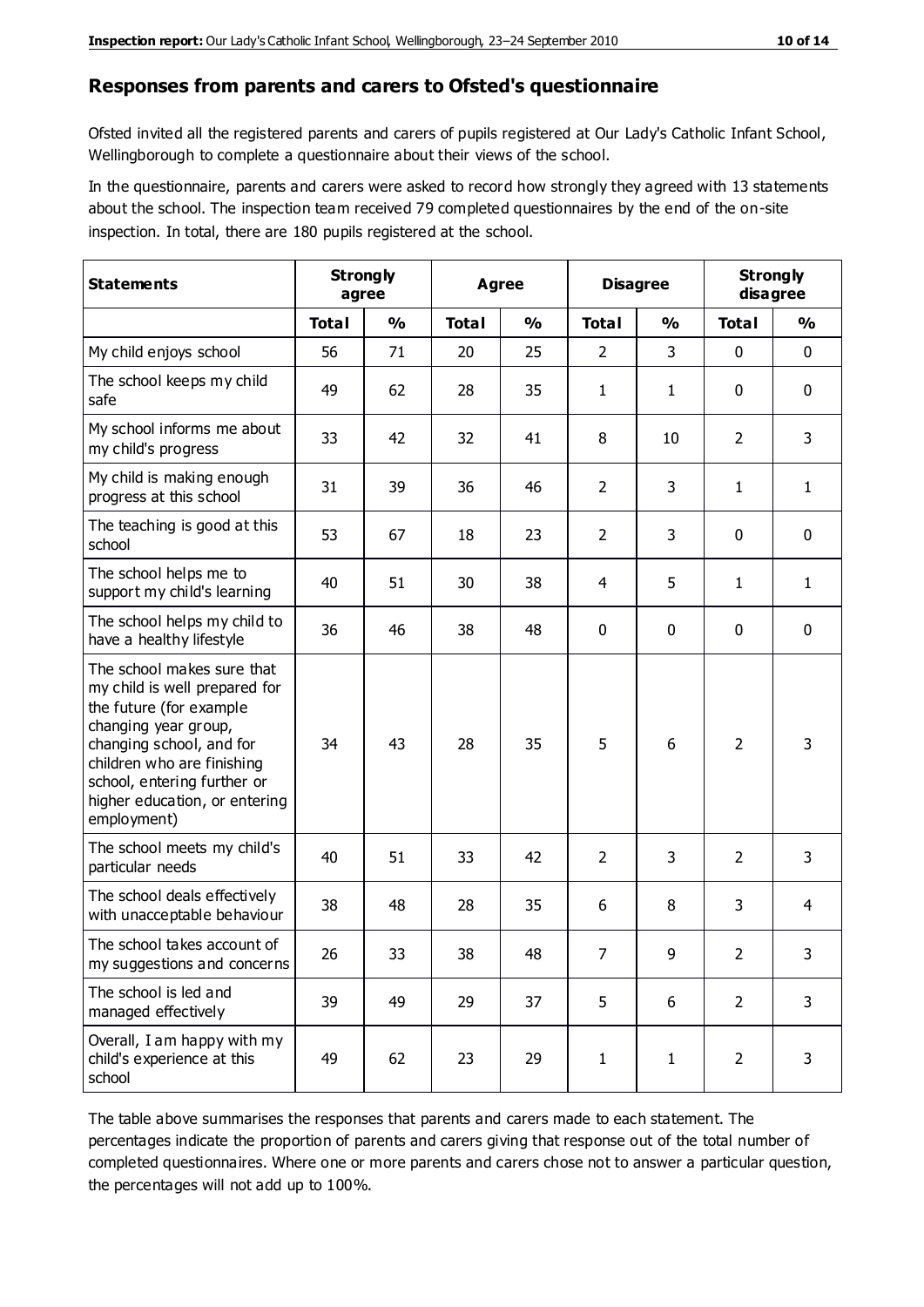## **Glossary**

| Grade   | <b>Judgement</b> | <b>Description</b>                                                                                                                                                                                                            |
|---------|------------------|-------------------------------------------------------------------------------------------------------------------------------------------------------------------------------------------------------------------------------|
| Grade 1 | Outstanding      | These features are highly effective. An outstanding school<br>provides exceptionally well for all its pupils' needs.                                                                                                          |
| Grade 2 | Good             | These are very positive features of a school. A school that<br>is good is serving its pupils well.                                                                                                                            |
| Grade 3 | Satisfactory     | These features are of reasonable quality. A satisfactory<br>school is providing adequately for its pupils.                                                                                                                    |
| Grade 4 | Inadequate       | These features are not of an acceptable standard. An<br>inadequate school needs to make significant improvement<br>in order to meet the needs of its pupils. Ofsted inspectors<br>will make further visits until it improves. |

#### **What inspection judgements mean**

#### **Overall effectiveness of schools**

|                       | Overall effectiveness judgement (percentage of schools) |      |                     |                   |
|-----------------------|---------------------------------------------------------|------|---------------------|-------------------|
| <b>Type of school</b> | <b>Outstanding</b>                                      | Good | <b>Satisfactory</b> | <b>Inadequate</b> |
| Nursery schools       | 58                                                      | 36   | 4                   | 2                 |
| Primary schools       | 8                                                       | 43   | 40                  | 9                 |
| Secondary schools     | 10                                                      | 35   | 42                  | 13                |
| Sixth forms           | 13                                                      | 39   | 45                  | 3                 |
| Special schools       | 33                                                      | 42   | 20                  | 4                 |
| Pupil referral units  | 18                                                      | 40   | 29                  | 12                |
| All schools           | 11                                                      | 42   | 38                  | 9                 |

New school inspection arrangements were introduced on 1 September 2009. This means that inspectors now make some additional judgements that were not made previously.

The data in the table above are for the period 1 September 2009 to 31 March 2010 and are the most recently published data available (see **[www.ofsted.gov.uk](http://www.ofsted.gov.uk/)**). Please note that the sample of schools inspected during the autumn and spring terms 2009/10 was not representative of all schools nationally, as weaker schools are inspected more frequently than good or outstanding schools.

Percentages are rounded and do not always add exactly to 100. Secondary school figures in clude those that have sixth forms, and sixth form figures include only the data specifically for sixth form inspection judgements.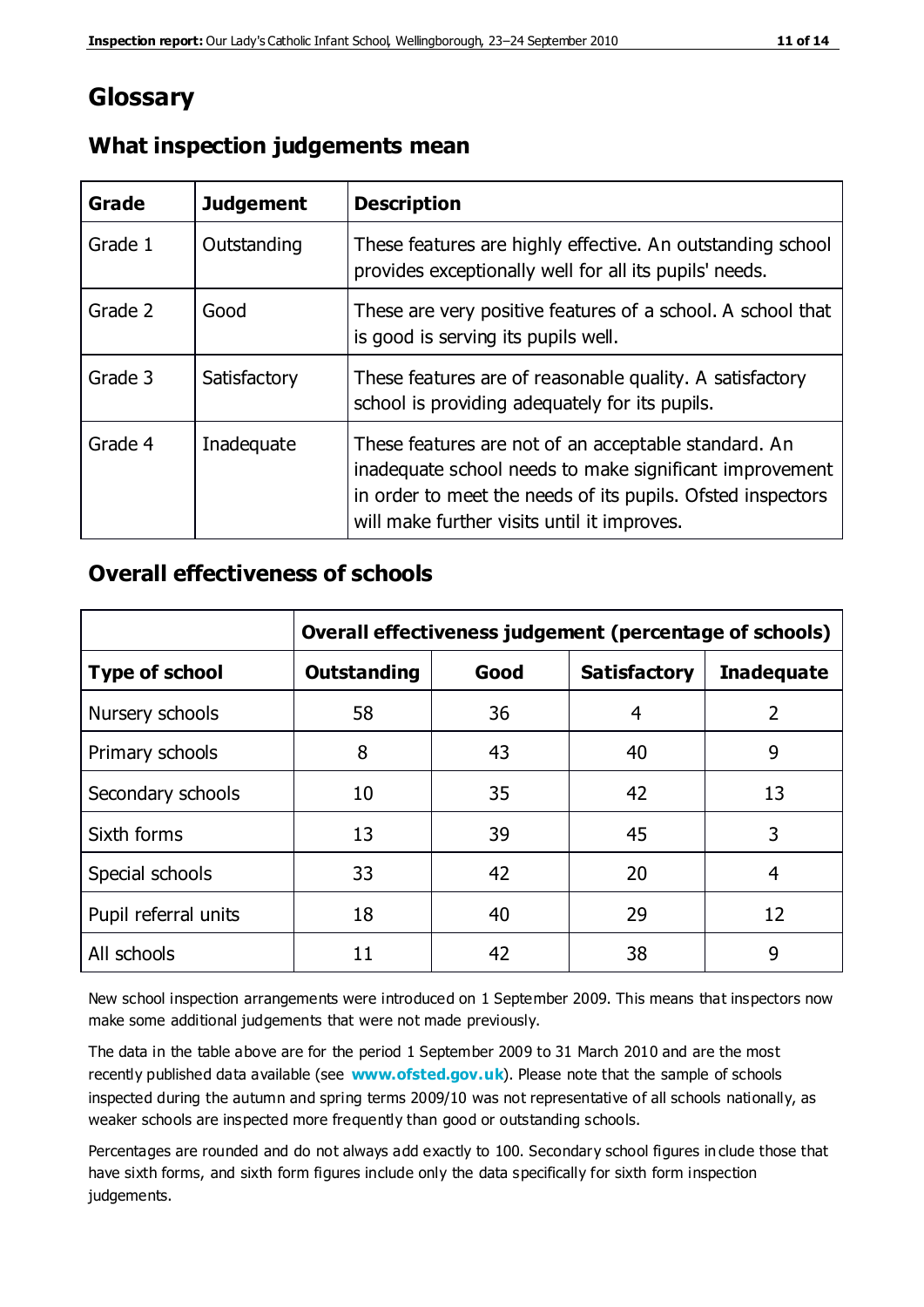# **Common terminology used by inspectors**

| Achievement:               | the progress and success of a pupil in their learning,<br>development or training.                                                                                                                                                          |  |  |
|----------------------------|---------------------------------------------------------------------------------------------------------------------------------------------------------------------------------------------------------------------------------------------|--|--|
| Attainment:                | the standard of the pupils' work shown by test and<br>examination results and in lessons.                                                                                                                                                   |  |  |
| Capacity to improve:       | the proven ability of the school to continue<br>improving. Inspectors base this judgement on what<br>the school has accomplished so far and on the quality<br>of its systems to maintain improvement.                                       |  |  |
| Leadership and management: | the contribution of all the staff with responsibilities,<br>not just the headteacher, to identifying priorities,<br>directing and motivating staff and running the school.                                                                  |  |  |
| Learning:                  | how well pupils acquire knowledge, develop their<br>understanding, learn and practise skills and are<br>developing their competence as learners.                                                                                            |  |  |
| Overall effectiveness:     | inspectors form a judgement on a school's overall<br>effectiveness based on the findings from their<br>inspection of the school. The following judgements,<br>in particular, influence what the overall effectiveness<br>judgement will be. |  |  |
|                            | The school's capacity for sustained<br>improvement.                                                                                                                                                                                         |  |  |
|                            | Outcomes for individuals and groups of pupils.                                                                                                                                                                                              |  |  |
|                            | The quality of teaching.                                                                                                                                                                                                                    |  |  |
|                            | The extent to which the curriculum meets<br>pupils' needs, including, where relevant,<br>through partnerships.                                                                                                                              |  |  |
|                            | The effectiveness of care, guidance and<br>support.                                                                                                                                                                                         |  |  |
| Progress:                  | the rate at which pupils are learning in lessons and<br>over longer periods of time. It is often measured by<br>comparing the pupils' attainment at the end of a key                                                                        |  |  |

stage with their attainment when they started.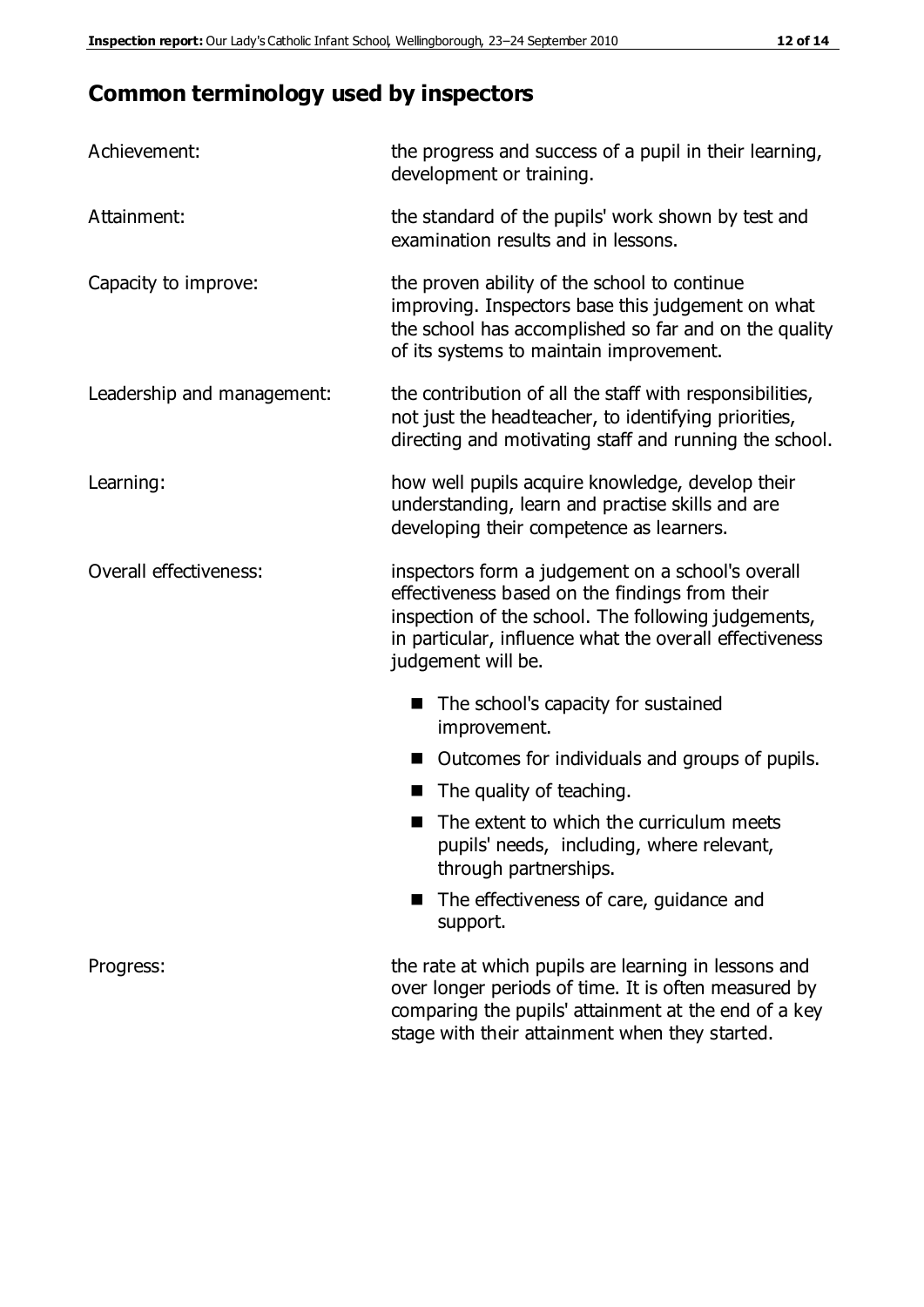#### **This letter is provided for the school, parents and carers to share with their children. It describes Ofsted's main findings from the inspection of their school.**

27 September 2010

#### Dear Children

#### **Inspection of Our Lady's Catholic Infant School, NN8 2BE**

Thank you for making inspectors so welcome when we visited your school recently. We enjoyed meeting and talking to you about how you feel the school is preparing you for the future. We think that you go to a good school. There are a number of good things about your school that we liked:

- vou enjoy school and work hard
- you do especially well in learning how to read, write and calculate with numbers
- vour behaviour is good and you get on well with each other
- $\blacksquare$  the Reception classes give you a good start to your schooling
- vou like your teachers and teaching assistants and try your best to please them.

We have asked your headteacher, teachers and the governing body to do a number of things to make your school even better. These are to:

- **P** provide you with more help during lessons so that you do not keep making the same mistakes and letting you know what you need to do next to improve your work
- improve the attendance of a few of you who are often absent so that you all attend regularly by the end of the spring term.

Keep working hard.

Yours sincerely

David Shepherd

Lead inspector